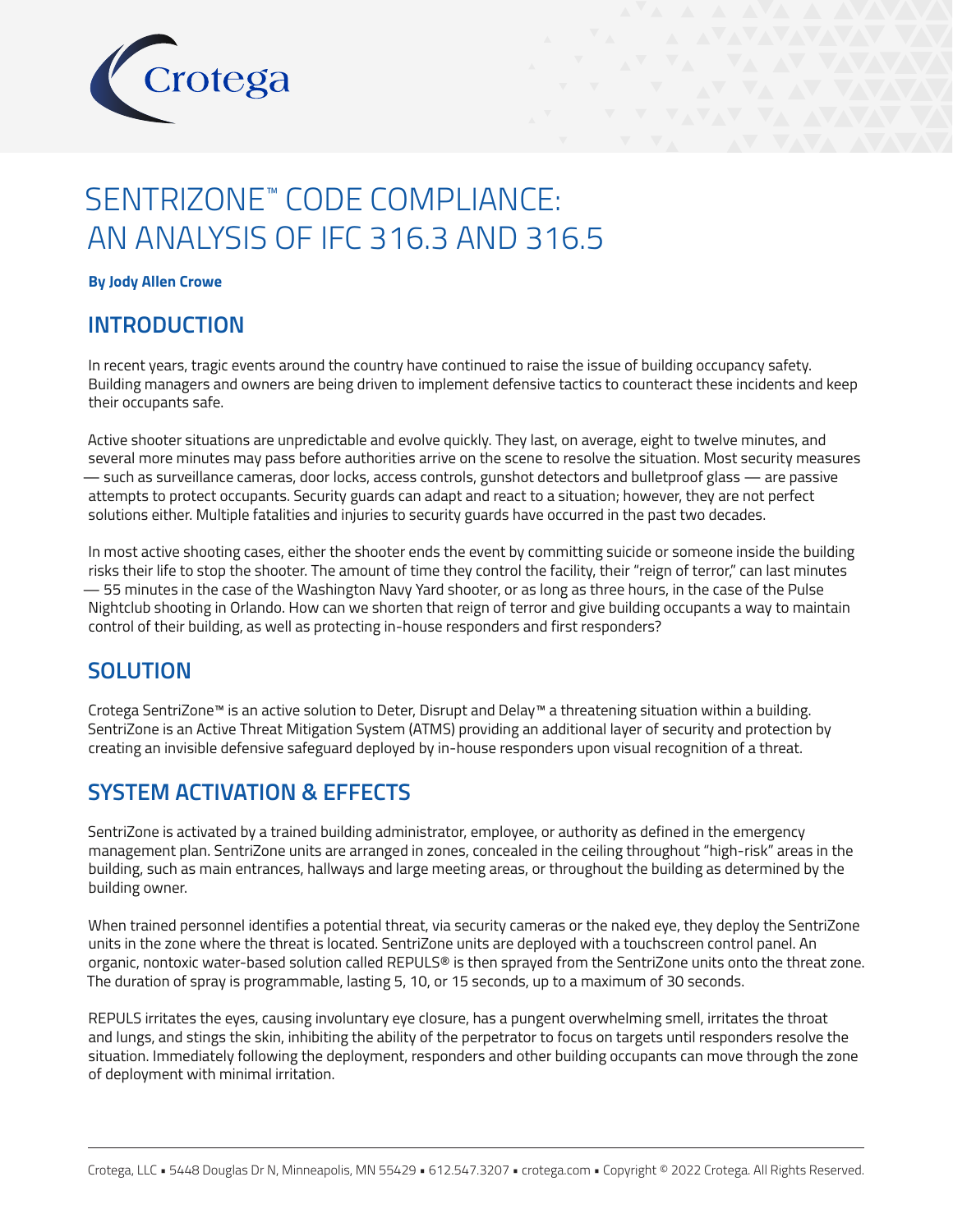# **OBJECTIVE**

This document provides building owners and manufacturer reps a guide to introduce the Crotega SentriZone<sup>™</sup> System to Authorities Having Jurisdiction (AHJ), such as building officials, law enforcement officials and fire marshals. Crotega representatives have met face-to-face with several regulatory officials and offices to determine what code issues might arise as building owners across the United States install SentriZone in their buildings. This document will discuss, specifically, SentriZone's compliance with International Fire Code sections 316.3 and 316.5.

# Authorities Consulted in This Analysis

### **Minnesota State Fire Marshal**

Minnesota State Fire Marshals have had a significant impact on the design of the Crotega SentriZone System. Following a 2014 meeting with seven officials from the fire marshal's office, Crotega founder Jody Allen Crowe used their guidance to advance the design of the System into its current configuration. A meeting at the Crotega Research Center with over a dozen deputy state fire marshals in June 2016 led to further advice, including seeking professional consultation on the process. Two codes were cited by these officials for further review: IFC 316.3 Pitfalls and IFC 316.5 Security Device. Crotega has kept the Minnesota State Fire Marshals apprised of progress, including the Product Safety Lab testing of the Crotega REPULS® product.

### **Minnesota State Building Code Officials**

Crotega officials met with Minnesota State Building Code officials to ask if there were any building codes that would preclude installation of SentriZone. The officials were aware of our System and had already determined there was no Minnesota building code that would stop a building owner from installing it, and the only time they would be involved in a decision for installation in a school would be when the \$100,000 threshold for state approval is reached. Their suggestion, if a local building official raises code concerns, is to have the building owner ask the local official to show them the code, which, according to the state officials, does not exist.

### **International Code Council Evaluation Services (ICC-ES)**

In August 2016, three Crotega representatives, along with consultant Jay Peters, traveled to Los Angeles to meet with the International Code Council (ICC) President and two department heads, asking for an analysis of our System regarding current International Codes. Crotega was informed in that meeting there is no code in the International Building Codes concerning a System such as SentriZone. Crotega requested an ICC Evaluation Services Report that would provide guidance. After taking that question under consideration, Crotega received the following response from Michael Temesvary, P.E., ICC Evaluation Services, LLC:

*"I discussed the Crotega System with ICC-ES engineering management staff. They concluded that with respect to IFC recognition, there was not a particular section that would clearly apply to this type of System and act as the basis for an ICC-ES Evaluation Service Report (ESR). The attached 2015 IFC code and commentary section 316.5 was cited as being a concern for the acceptance of this particular product."*

It is important to note that ICC-ES staff did not consider IFC 315.3 Pitfalls as applicable to SentriZone. ICC staff provided Crotega with a copy of IFC Code 316.5 and Comments that provides a summary of the reasoning for the code. The comment section is important to understanding the intent of the code.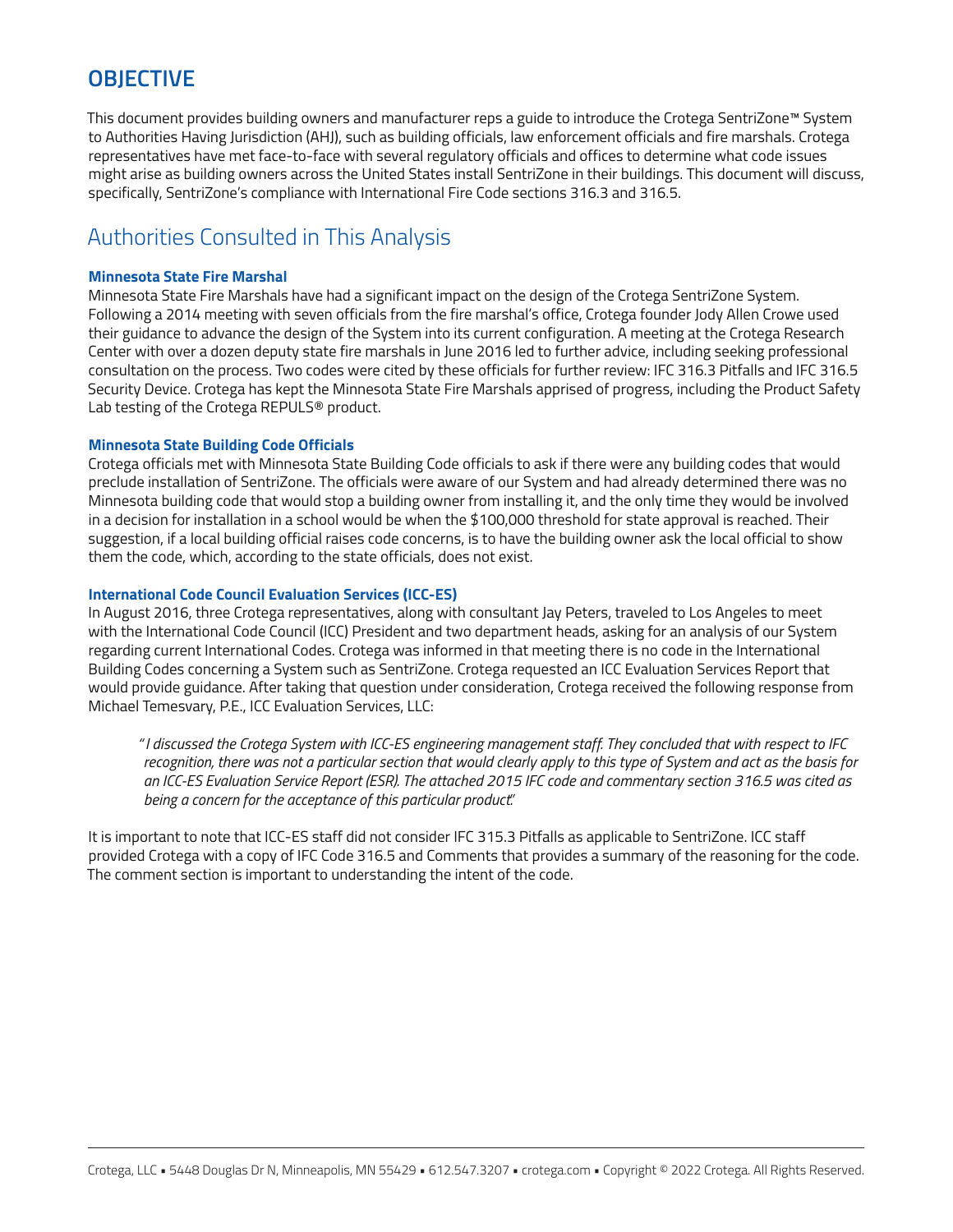# IFC Code 316.5 and Commentary

The IFC code in question, 316.5 Security Device, reads as follows:

**316.5 Security Device.** Any security device or System that emits any medium that could obscure a means of egress in any building, structure or premise shall be prohibited.

#### **IFC Code Comment Section**

*Security devices that, when activated, emit a medium such as smoke or other aerosols into a building could obscure exits or confuse occupants, thus creating an inherently dangerous situation for the public and responding emergency personnel. In cases of activation of these devises, armed criminal perpetrators could be trapped inside the buildings. Law enforcement personnel arriving on the scene could easily believe that a building is on fire and responding fire fighters could enter and be confronted by the perpetrator. Another danger is that false fire alarms could be transmitted automatically or by passersby because of the appearance of smoke in the building. See also the commentary to Section 1031.2 regarding the reliability of exits.* 

## Crotega's Analysis of IFC 316.5

Crotega interprets the use of the word "obscure" in this statute as "to hide, conceal or keep from being seen" the means of egress.

REPULS® is not a fog, nor an aerosol, pepper spray, OC or CS gas. It is not deployed automatically. The System only deploys when activated by trained personnel upon visual recognition of a threat inside the building. The System disperses water with irritating properties through pressurized nozzles in bursts of 5, 10, or 15 seconds, up to a total of 30 seconds. At no time is an exit pathway visually obscured, as would be if a fog were deployed or if a person set off a fire extinguisher in a room or hallway.

Egress may be delayed for up to 30 seconds, shorter than time that would elapse if a fire sprinkler head were open and spraying water for as long as there is pressure in the system (a process that lasts much longer than 30 seconds and could cause a great deal of confusion and water damage). With SentriZone™, egress is not obscured during or upon completion of the short burst or bursts of spray. A burst of REPULS does not hide, conceal, or otherwise keep from being seen any means of egress.

Crotega understands that a precedent for delaying egress has been established. IFC 1010.1.9.7 states egress can be delayed for a maximum of 30 seconds in approved settings (see Addendum). When a Minnesota deputy state fire marshal observed our beta site, he was clear in requesting that we keep the bursts to 30 seconds or less.

As soon as the spray burst is complete, a person can move through the zone of deployment (with minimal residual impact from the spray) in fewer than 30 seconds. This is contrary to the lingering strong effects of aerosol pepper spray, OC or CS gas, which can last for days if not properly cleaned off walls, ceilings and floors.

Federal Emergency Management Agency (FEMA) informs building occupants to Run, Hide, Fight. Building occupants are trained to go into lockdown during an active shooter or violent event. In lockdowns, building occupants are not permitted to exit or even access hallways, especially in the area of threat. In the most likely scenario of a SentriZone deployment during an active shooting or violent event, egress from the building will be denied by the authorities until permission is granted for controlled egress. At that time, any lingering effect of the deployment will not impede egress and authorities will most likely not allow any access to the area of threat for purposes of emergency response and protecting evidence.

In Crotega's analysis of the commentary for IFC 316.5, it appears the focus of the code is to prohibit the use of security smoke machines, a security strategy popular in Europe and one that is now becoming a reality in pharmacies in the United States. Smoke security devices are considered one of the more dangerous strategies in an emergency because of their persistent ability to delay, obscure and prevent egress. Crotega entirely agrees with IFC 316.5 regarding fog. Through testing of a fog device in a research facility setting, Crotega has found that fog may be an effective shielding strategy in an active shooting event, however visual recognition and egress would be obscured for up to 30 minutes or more.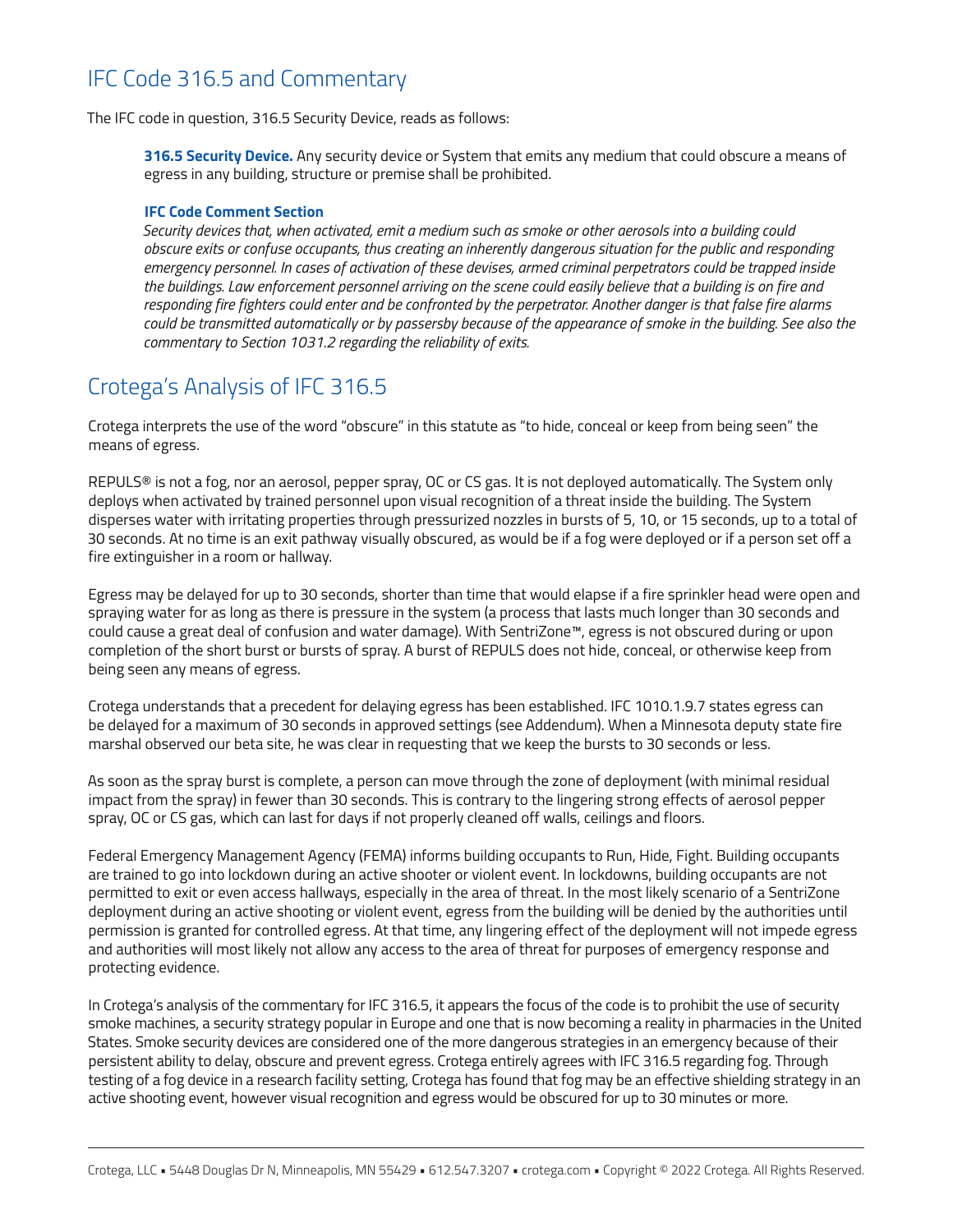# IFC Code 316.3 and Commentary

ICC-ES staff, in response to Crotega's request, did not cite IFC 316.3 Pitfalls as a possible barrier for SentriZone™. Though the statute was cited as a possible barrier in a March 2016 email from a Minnesota deputy state fire marshal.

IFC 316.3 reads as follows:

**316.3 Pitfalls.** The intentional design or alteration of buildings to disable, injure, maim or kill intruders is prohibited. A person shall not install and use firearms, sharp or pointed objects, razor wire, explosives, flammable or combustible liquid containers or dispensers containing highly toxic, toxic, irritant, or other hazardous materials in a manner that could passively or actively disable, injure, maim or kill a fire fighter who forcibly enters a building for the purpose of controlling or extinguishing a fire, rescuing trapped occupants or rendering other emergency assistance.

### **IFC Code Comment Section:**

*This paragraph prohibits the use of 'booby-traps" in building, for whatever reason, if they could injure or disable the emergency responder during the performance of his or her duties.* 

### Crotega's Analysis of IFC 316.3

Crotega agrees with ICC-ES that the activation of SentriZone does not meet the definition of a "Pitfall" as defined in IFC 316.3. It is not a "booby-trap" since it is not automatic. Deployment of the System only occurs when activated by a trained building occupant or monitoring service upon visual recognition of a threat.

The code and comments explicitly focus on forcible entry into a building by fire fighters for purposes of controlling or extinguishing a fire, rescuing trapped occupants, or rendering other emergency assistance. In each of these cases, SentriZone would not activate upon forcible entry or in the event of a fire, thus not fitting the definition or intent of the code.

### Business Implications

After successful integration and testing, Crotega is confident in the design and application of the SentriZone System. As with fire sprinklers, we hope this System never needs to be deployed. However active shooter events, like fires, are unpredictable. The additional occupant safety and security Crotega SentriZone System provides cannot be measure in lives alone. This System, paired with other security products, provides building managers and owners peace of mind, knowing they can safely control a dangerous situation.

### **SUMMARY**

The Crotega SentriZone System meets the requirements of IFC 316.3 and IFC 316.5. It has been designed such that it does not pose significant impediment to ingress or egress of first responders and building occupants. Our testing confirms that the System meets our objectives of deterring, disrupting and delaying intruders with minimal impact on occupants.

As one fire chief told Crotega while observing the beta System in action: "We, as fire chiefs, are always analyzing risk versus reward. I see very little to no risk to my fire fighters, but a much greater reward for children, parents, and school folks."

#### **ABOUT CROTEGA**

Crotega employs technology to bring about a safer world. We empower law enforcement, individuals, and building owners to take control with advanced solutions that neutralize active threats while reducing the risks to the user. We aim to make public safety more humane, offer peace of mind, and ultimately, save lives. Learn more at **crotega.com**.

#### **ABOUT THE AUTHOR**

Jody Allen Crowe is the founder of Crotega. He is an educator who worked in high-risk schools and the author of "The Fatal Link," a book on school shooters.